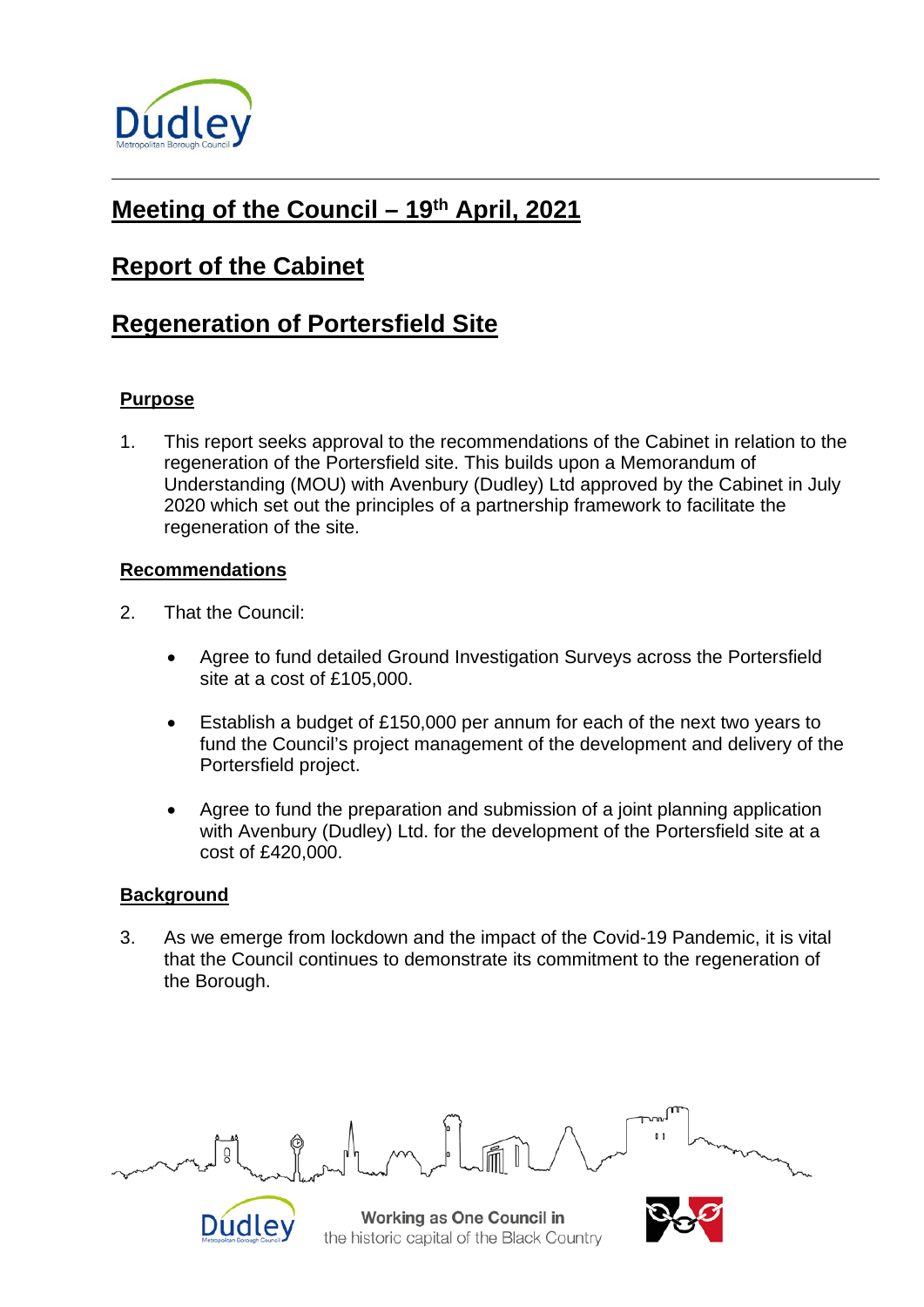- 4. A prime example is the Council's developing partnership with Avenbury (Dudley) Ltd. the developers of the Portersfield site in Dudley Town Centre. During the initial lockdown the developers signalled their intent with the demolition of the Cavendish House Building.
- 5. In July 2020, the Cabinet approved that the Council enter into a Memorandum of Understanding (MOU) with Avenbury (Dudley) Ltd as both parties agreed there is considerable benefit to be gained from a comprehensive development in Dudley Town Centre which will make a positive contribution to the economic vitality of the town centre (through job creation, increased turnover and the beneficial use of a large area of land) which will bring with it significant environmental improvements in terms of its design, appearance and the provision of associated infrastructure.
- 6. Detailed discussions have continued with Avenbury (Dudley) Ltd since the signing of the MOU.

Avenbury are now proposing a development which comprises:

- 347 residential units for rent
- 200 student units

Dudley

- Up to 10,000 sq ft of associated retail and leisure space
- A 38,000 sq ft Ice Rink Centre
- 7. The Council is undertaking due diligence into the means of delivering this ambitious development. A report will be submitted to a future Cabinet meeting.
- 8. In the meantime, it is important that the Council fully understands the Ground Conditions at the development site. The Council is required to undertake Ground Investigations across that part of the Portersfied site required for the new roads infrastructure. It is therefore proposed that the opportunity is taken to investigate Ground Conditions across the whole of the Portersfield site at an estimated additional cost of £105,000.
- 9. Given the importance and scale of the Portersfield development, it is vital that the Council has robust project governance in place. This will include the establishment of a Project Governance Board with members drawn from the Council's Strategic Executive Board; a Programme Board made up of senior officers in relevant disciplines; and the establishment of a Project Management resource of £150,000 per annum over each of the next two years to ensure that the Council's interests are best served during the development and delivery of the Portersfield development.

Working as One Council in the historic capital of the Black Country

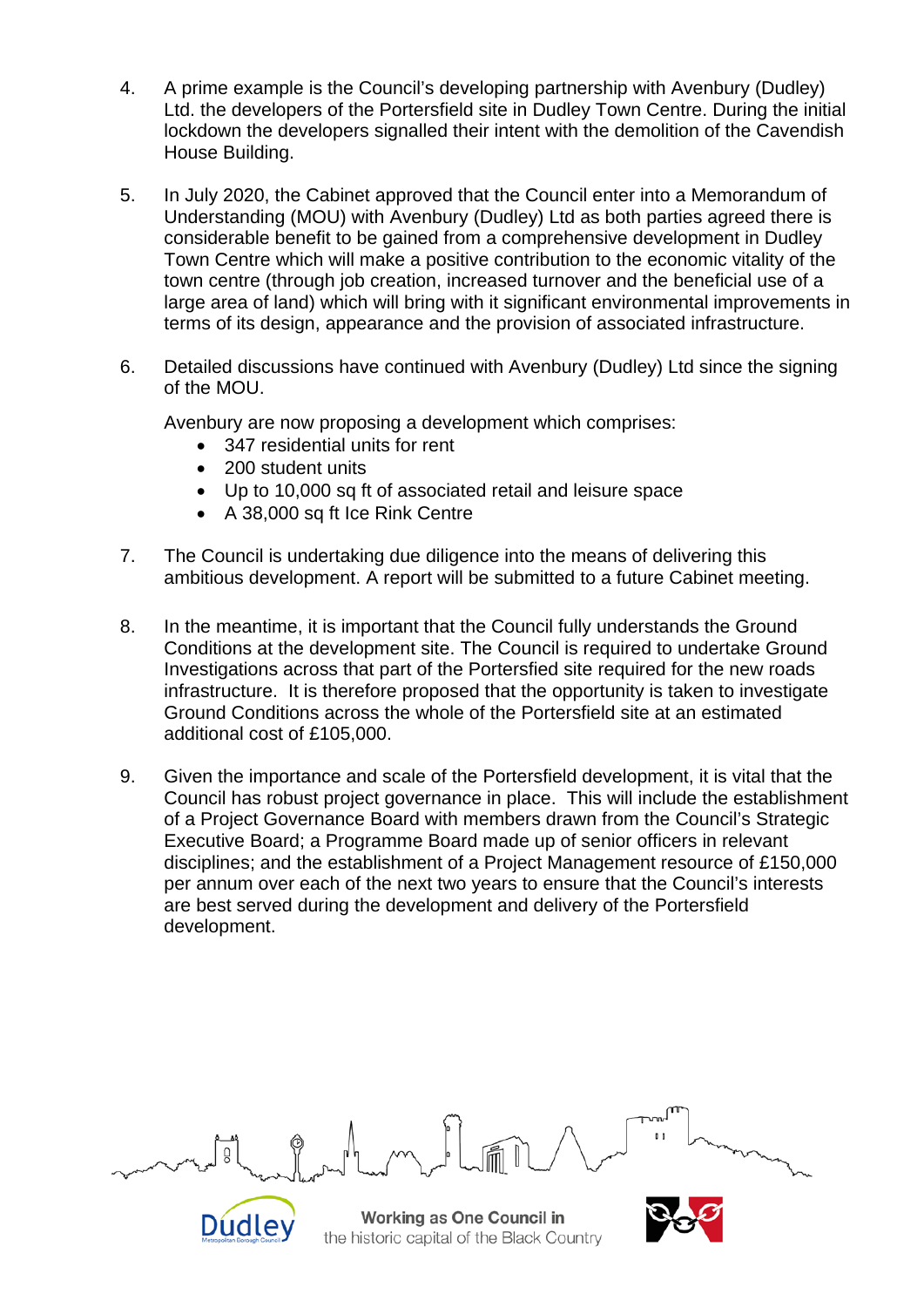- 10. Avenbury (Dudley) Ltd submitted an outline planning application in April 2019 for a mixed use development of the Portersfield site (reference P18/0590). The application was approved by the Development Control Committee subject to completion of a Section 106 agreement. Whilst they continue to work their way through the outstanding conditions with our Planning Officers, Avenbury are also conscious that a new planning application may be required to support the new proposals.
- 11. Avenbury (Dudley) Ltd. have requested that the Council, as a major landholder of the development site, jointly promote a new planning application and that this application is pursued concurrently with officers' due diligence of the overall proposal.
- 12. Avenbury have also proposed, as well as jointly promoting the Planning Application with them, that the Council also provides the up-front funding to prepare and submit the Planning Application at an estimated cost of £420,000.
- 13. The Council has sought Leading Counsel opinion on both of these issues. Counsel concluded that

*" as the Council owns a significant part of the Land, the purpose is not to help a private landowner to redevelop one site and thereby avoid the need to implement a different planning permission to redevelop another site. The purpose is instead to secure the regeneration of the Land, which is a critical policy objective in the Area Action Plan. It is envisaged that the Council will ultimately own all of that Land. In those circumstances, in my view it would be lawful, and not unusual, for the Council to be a joint applicant for planning permission together with the other major landowner, Avenbury.*

*It would also be lawful, in principle, for the Council enter into a funding arrangement with Avenbury whereby, as part of that arrangement, the Council provides the up-front funding to prepare and submit the application."*

- 14. It is therefore proposed that the Council jointly promotes the Planning Application for the regeneration of the Portersfield site with Avenbury (Dudley) Ltd and that the Council funds the cost of preparing and submitting the Planning Application.
- 15. The Cabinet considered the regeneration of the Portersfield site at its meetings on 15<sup>th</sup> March and 1<sup>st</sup> April, 2021. The Cabinet noted the progress and agreed to promote a joint planning application with Avenbury (Dudley) Ltd. for the development of the Portersfield site. The recommendations set out in paragraph 2 above are subject to the approval of Full Council.

Working as One Council in the historic capital of the Black Country

Dudley

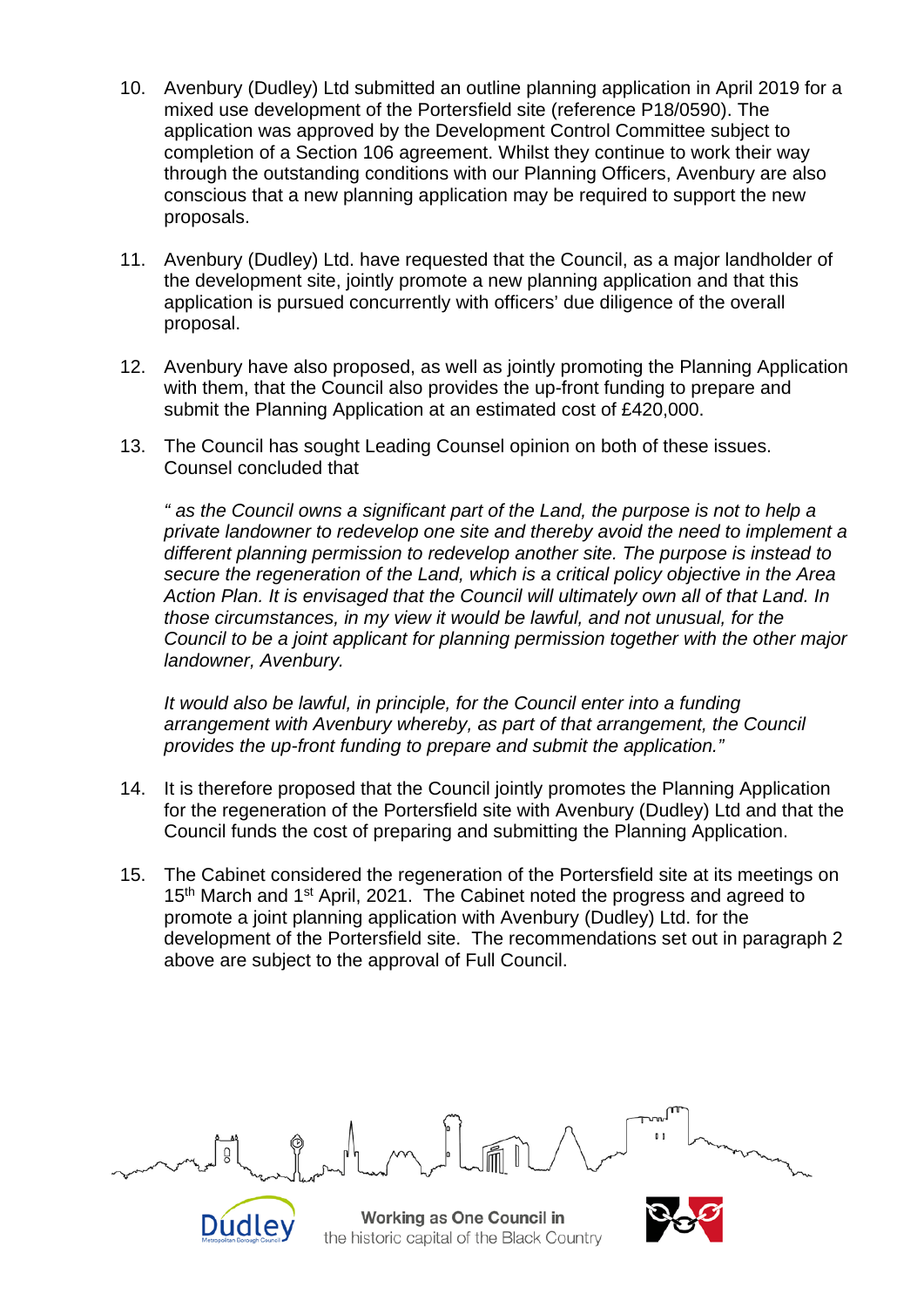### **Finance**

16. The details and financial impact of this ambitious development are still subject to due diligence. In the event that the project is considered to be viable, the total costs of the development, including planning costs, will count as capital expenditure. This will be the subject of future reports and will require Cabinet and Full Council approval. In the event that the Council are unable to proceed with the development, abortive planning costs would become an immediate charge to revenue.

#### **Law**

17. Section 111 of the Local Government Act 1972 provides the Council with power to do anything which is calculated to facilitate or is conducive or incidental to, the discharge of any of their functions.

Pursuant to Section 1 of the Localism Act 2011 a local authority has a general power of competence to do anything that individuals generally may do.

The MOU sets out the principles of a partnership framework to facilitate the comprehensive redevelopment of the Portersfield site in Dudley Town Centre, and can be terminated by either the Council or the Developer on notice. The MOU is intended to be in place until 2022 or until a formal legal agreement is in place.

The Council has taken extensive advice on the legal issues contained in this report so that it complies with the Council's requirements to adhere to the law

### **Equality Impact**

18. The Council's Equality and Diversity policies will be applied throughout the delivery of this project, including the identification of any specific equality impacts.

#### **Human Resources/Organisational Development**

19. The proposals contained in this report will require the Council to engage additional interim project management resources.

#### **Commercial/Procurement**

Dudley

20. Any due diligence into the means of delivering the overall development of the Portersfield site should include robust public procurement advice to ensure that the Project is fully compliant with the rules laid down within Public Contracts Regulation 2015. The proposals contained in this report do not have any Commercial implications, although any future development of the site requires commercial review.

Working as One Council in the historic capital of the Black Country